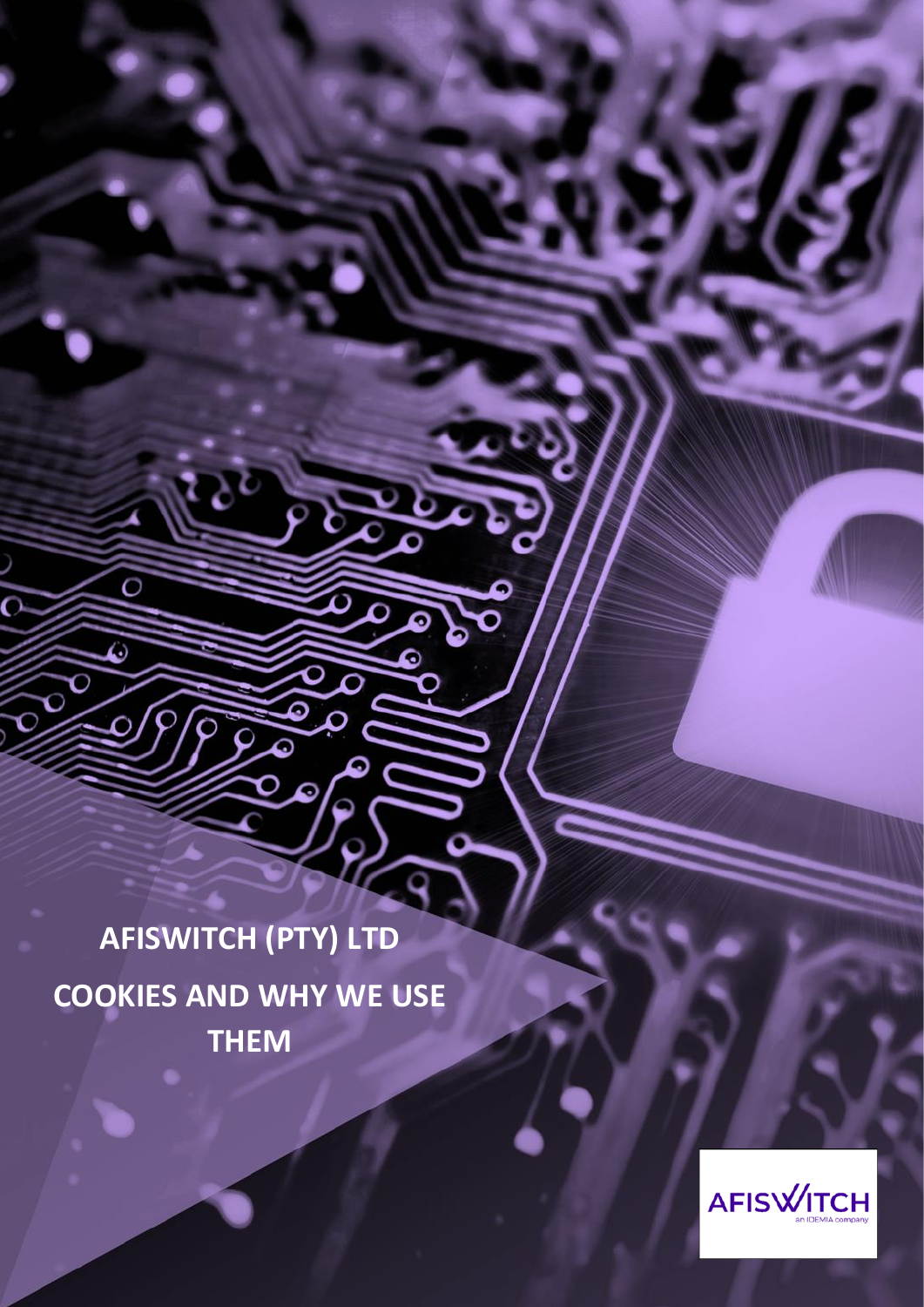

# Cookies and why we use them

### **1. Introduction**

This cookie notice is for visitors to our website, www.Afiswitch.com, apps and other digital platforms. It sets out how we use cookies. In this notice 'we' and 'our' means Afiswitch which operates this platform.

# **2. What are cookies?**

For almost any modern website to work properly, it needs to collect certain basic information on its users. To do this, a site will create files known as cookies – which are small text files – on its users' computers, tablets or mobile devices. These cookies are designed to allow the website to recognise its users on subsequent visits, or to authorise other designated websites to recognise these users for a particular purpose.

Cookies do a lot of different jobs which make your experience of the Internet much smoother and more interactive. For instance, they are used to remember your preferences on sites you visit often, to remember your user ID and the contents of your shopping baskets, and to help you navigate between pages more efficiently. They also help ensure that the advertisements that you see online are more relevant to you and your interests. Some data collected is designed to detect browsing patterns and approximate geographical location to improve user experience.

Some websites may also use web beacons (also known as pixels or tags) to collect information, which are embedded in images. Web beacons only collect limited information, including a cookie number, a timestamp, and a record of the page on which they are placed. Websites may also carry web beacons placed by third party advertisers. These beacons do not carry any personally identifiable information and are only used to track the effectiveness of a particular campaign (for example by counting the number of visitors).

Information collected by cookies is now classed as personal data.

#### **3. How do we use cookies?**

We collect a number of cookies from our users for various reasons, not least to track our own performance – but also to let us serve you content tailored to your own specifications, hopefully improving your overall experience of the website. Amongst other things, the cookies we use allow users to register to make comments, allow us to calculate how many visitors we have and how long they stay on our site.

We do our utmost to respect users' privacy.

We believe that your experience of the site would be adversely affected if you opted out of the cookies we use.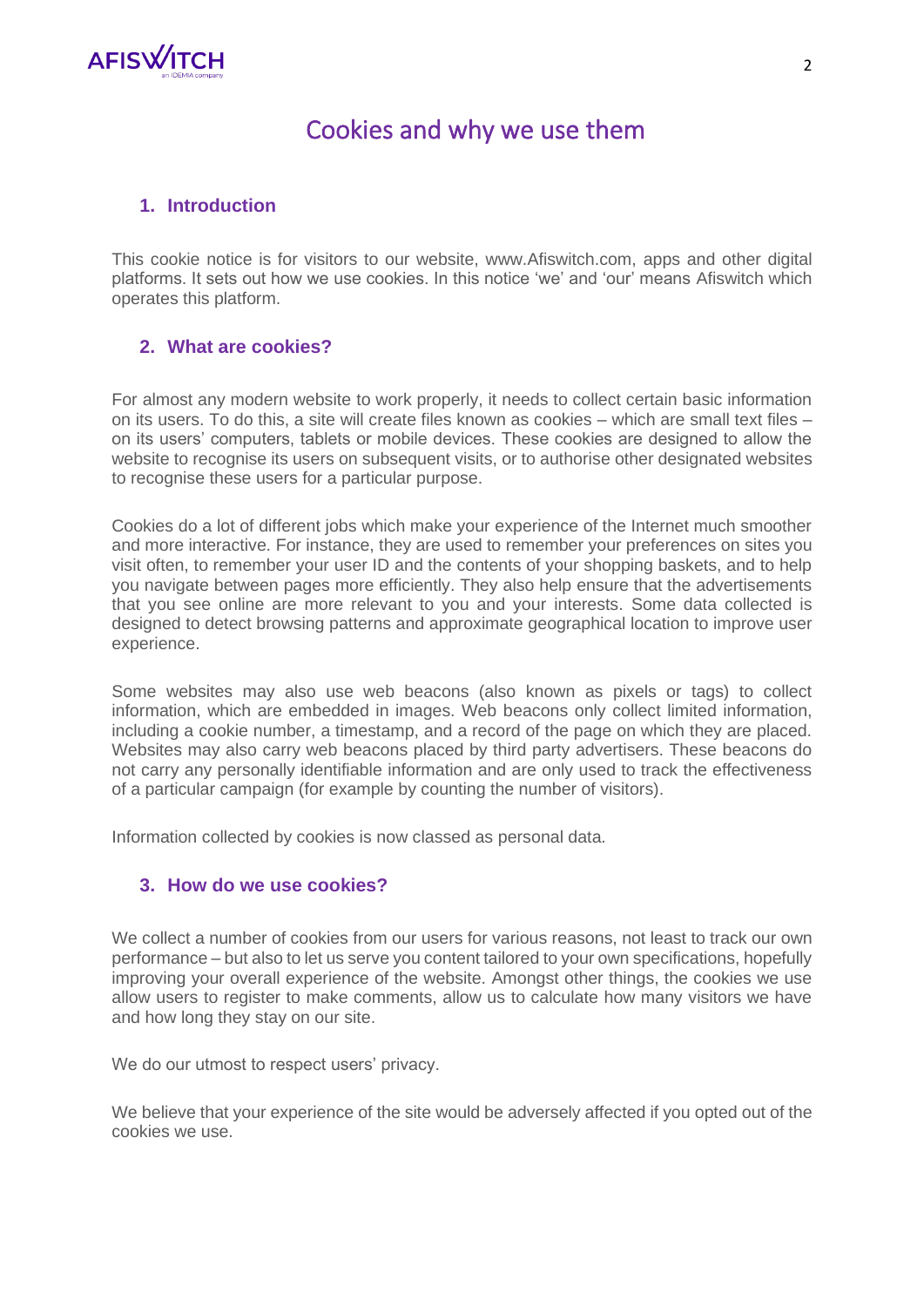

# **4. What types of cookies are there and which ones do we use?**

There are two types of cookies:

- **Persistent cookies** remain on a user's device for a set period of time specified in the cookie. They are activated each time that the user visits the website that created that particular cookie.
- **Session cookies** are temporary. They allow website operators to link the actions of a user during a browser session. A browser session starts when a user opens the browser window and finishes when they close the browser window. Once you close the browser, all session cookies are deleted.

Cookies also have, broadly speaking, four different functions and can be categorised as follow: 'strictly necessary' cookies, 'performance' cookies, 'functionality' cookies and 'targeting' or 'advertising' cookies.

**Strictly necessary cookies** are essential to navigate around a website and use its features. These cookies do not gather information about you that could be used for marketing or remembering where you've been on the internet.

Examples of how we use 'strictly necessary' cookies include:

• Setting unique identifiers for each unique visitor, so site numbers can be analysed by **Google Analytics.**

**Performance cookies** collect data for statistical purposes on how visitors use a website, they don't contain personal information such as names and email addresses, and are used to improve your user experience of a website.

Here is an example of how we use performance cookies:

• Gathering data about visits to the website, including numbers of visitors and visits, length of time spent on the site, pages clicked on or where visitors have come from.

Information supplied by performance cookies helps us to understand how you use the website; for example, whether or not you have visited before, what you looked at or clicked on and how you found us. We can then use this data to help improve our services. We generally use independent analytics companies to perform these services for us and when this is the case, these cookies may be set by **Google Analytics** - a third party company (third party cookies).

**Functionality cookies** allow users to customise how a website looks for them: they can remember usernames, language preferences and regions, and can be used to provide more personal services like the distance from you to the Afiswitch office.

Here is an example of how we use functionality cookies: